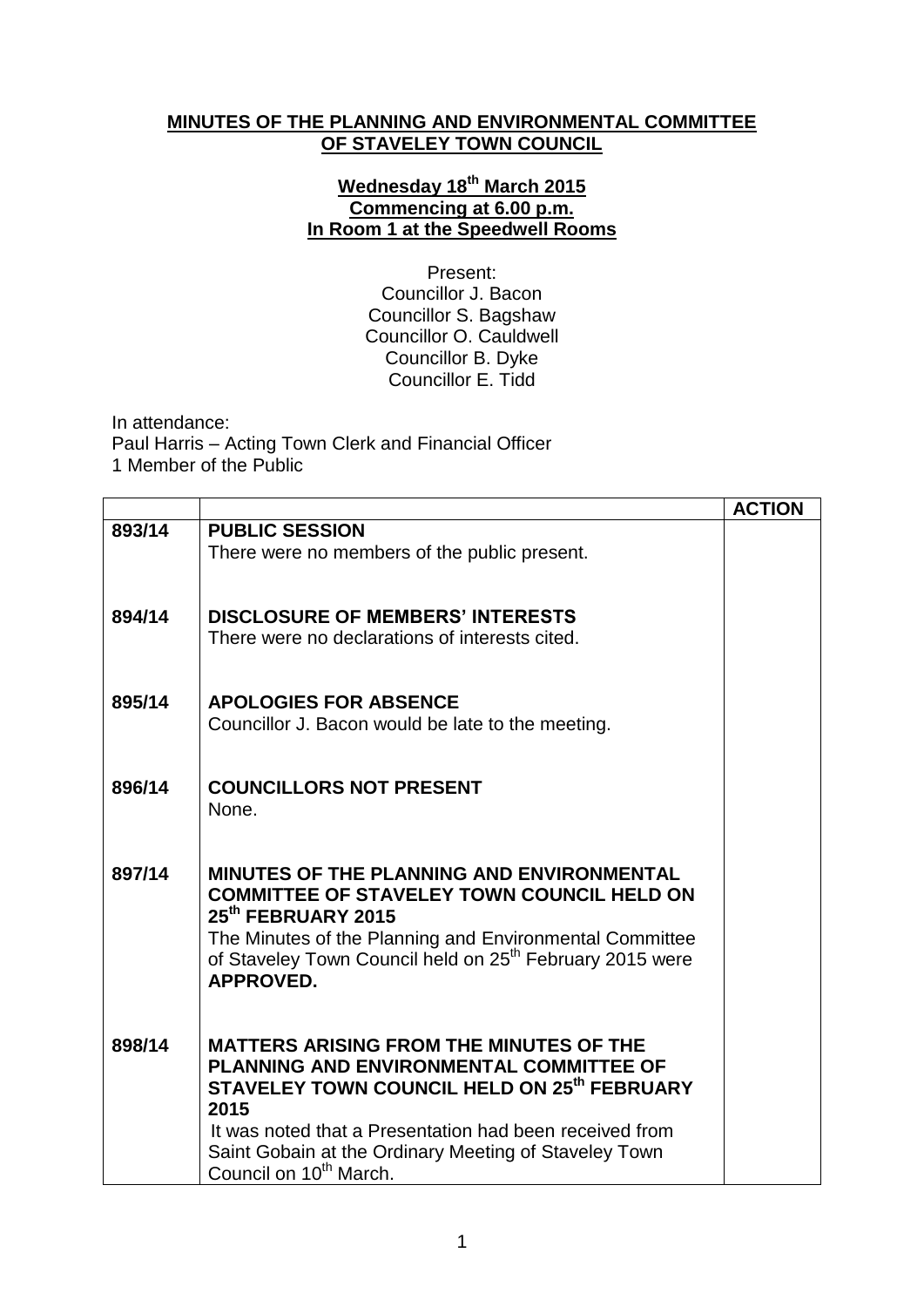|        | 835/14 Tawnywood Recycling Limited                                                                                        |  |
|--------|---------------------------------------------------------------------------------------------------------------------------|--|
|        | The Acting Town Clerk would check that the letter had been                                                                |  |
|        | sent regarding the nominations being held back until after the                                                            |  |
|        | Elections in May.                                                                                                         |  |
|        |                                                                                                                           |  |
|        | There were no further matters arising.                                                                                    |  |
|        |                                                                                                                           |  |
| 899/14 | DETAILS OF THE PLANNING APPLICATIONS DEALT                                                                                |  |
|        | <b>WITH BY MEMBERS SO AUTHORISED</b>                                                                                      |  |
|        | The list of planning applications was <b>NOTED</b> .                                                                      |  |
|        |                                                                                                                           |  |
|        | Councillor S. Bagshaw asked if any planning applications                                                                  |  |
|        | were received for the Poolsbrook Hotel to let her have a                                                                  |  |
|        | copy.                                                                                                                     |  |
|        |                                                                                                                           |  |
| 900/14 | A LIST OF PLANNING DECISIONS NOTIFIED BY                                                                                  |  |
|        | <b>CHESTERFIELD BOROUGH COUNCIL</b>                                                                                       |  |
|        | The list of planning decisions notified by Chesterfield                                                                   |  |
|        | Borough Council were available on the website                                                                             |  |
|        | www.chesterfield.gov.uk/planningapplications.                                                                             |  |
|        |                                                                                                                           |  |
|        |                                                                                                                           |  |
| 901/14 | <b>WORKS NOTIFICATION - REFURBISHING EXISTING</b>                                                                         |  |
|        | PELICAN TO PUFFIN CROSSING A619 LOWGATES/FAN                                                                              |  |
|        | <b>ROAD, STAVELEY</b>                                                                                                     |  |
|        | This was <b>NOTED</b> and <b>RECEIVED.</b>                                                                                |  |
|        |                                                                                                                           |  |
| 902/14 | <b>STAVELEY WORKS SITE</b>                                                                                                |  |
|        | The Presentation by Alun Hayes from Saint Gobain had been                                                                 |  |
|        | held at The Council Meeting on 10 <sup>th</sup> March.                                                                    |  |
|        |                                                                                                                           |  |
|        | Members of Staveley Town Council would still be against any                                                               |  |
|        | opencasting on the site.                                                                                                  |  |
|        |                                                                                                                           |  |
|        |                                                                                                                           |  |
| 903/14 | <b>MARKHAM VALE</b>                                                                                                       |  |
|        | Councillor S. Bagshaw informed members that she had been<br>on a site visit to Markham Vale and viewed the various plots, |  |
|        | Kentucky Fried Chicken was under construction. Erin Road                                                                  |  |
|        | was now open but there was still some work ongoing by an                                                                  |  |
|        | Electrical Company. Members agreed that Markham Vale                                                                      |  |
|        | was bringing in more local jobs, although this covered a wider                                                            |  |
|        | area than just Staveley.                                                                                                  |  |
|        |                                                                                                                           |  |
|        |                                                                                                                           |  |
| 904/14 | <b>STAVELEY TOWN BASIN</b>                                                                                                |  |
|        | Councillor B. Dyke informed Members that next year a                                                                      |  |